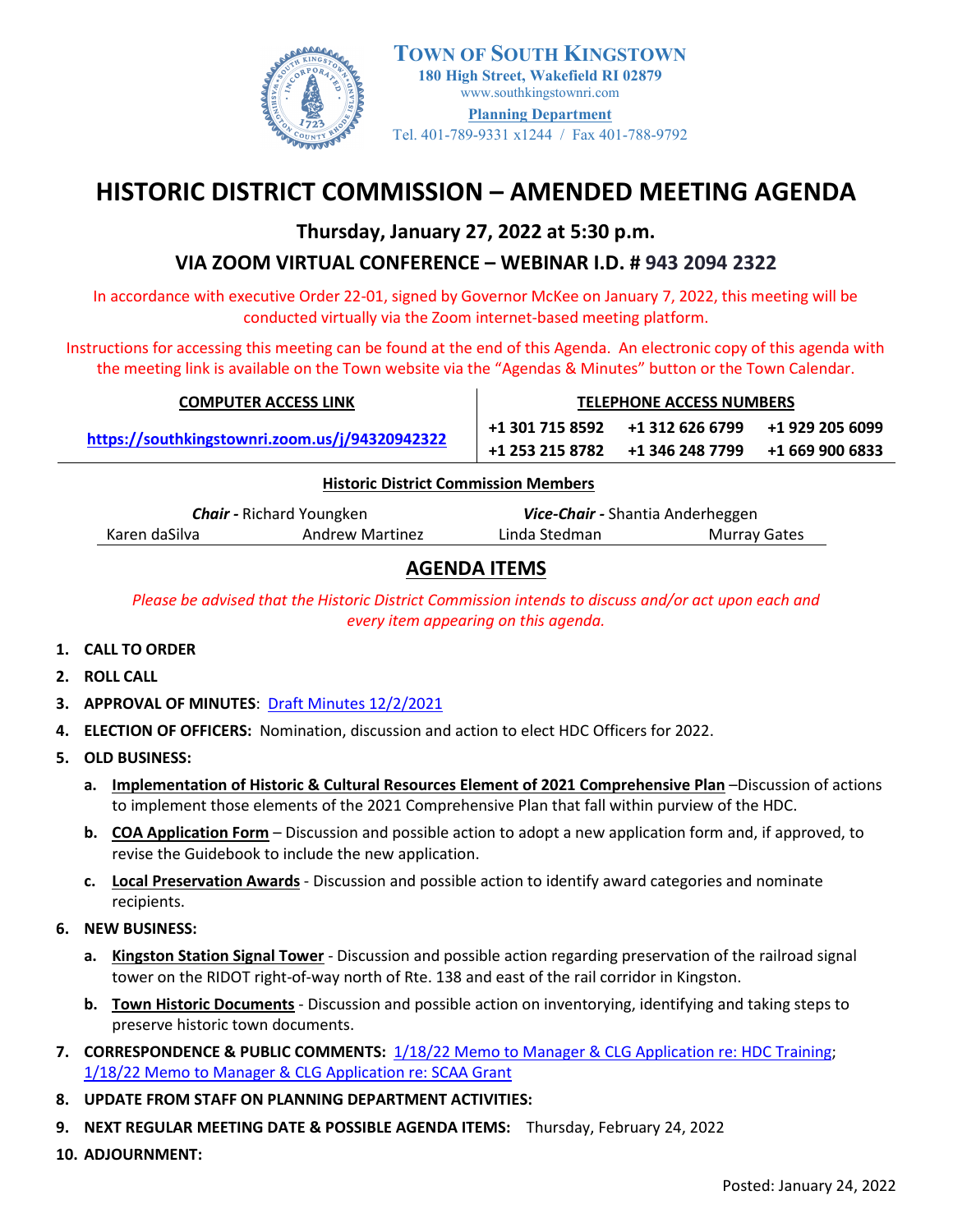### **INSTRUCTIONS TO ACCESS THE MEETING:**

#### **A. APPLICANTS, BOARD MEMBERS & INVITED GUESTS**

Applicants, Board members and invited guests should use the invitation provided via email to access the meeting. If you cannot find the email invitation provided to you in advance of the meeting you may join using the instructions above for public access.

#### **B. MEMBERS OF THE PUBLIC:**

The public can join this Zoom meeting electronically by computer, smartphone or tablet using the instructions below. If you do not have a smartphone or other electronic device capable of joining the Zoom meeting room, you may also join by telephone only.

#### **Testing Computer & Audio Equipment**

 Attendees are encouraged to test their internet connection and audio capabilities in advance of the meeting. Please use the following link for detailed information from Zoom on how to test your equipment[: https://support.zoom.us/hc/en-us/articles/115002262083](https://support.zoom.us/hc/en-us/articles/115002262083)

#### **Accessing the Zoom Meeting via Computer, Tablet or Smartphone:**

- **Click on this link to join the meeting**: **[https://southkingstownri.zoom.us/j/94320942322](https://southkingstownri.zoom.us/j/93626225715)**
- When prompted you will be asked to join via computer audio, or telephone. Use of computer audio is recommended, however you can also use your telephone for audio.
- When you enter the meeting room, your phone will be muted.
- You will be able to view site plans, see members, and listen to discussion in the Zoom meeting
- If you would like to speak during the meeting, use the 'raise your hand' feature of the Zoom platform to inform the host. Speakers will be recognized individually by the Board Chair. Once recognized you can share your comments via audio.

#### **Accessing the Meeting by Telephone Only:**

- If you do not have access to a device capable of accessing the internet-based Zoom meeting, you may use your telephone to join the meeting.
- **Dial any one of the following telephone numbers to join the meeting** (for higher quality, dial a number based on your current location):

| $\circ$ +1 301 715 8592 | +1 929 205 6099 | +1 346 248 7799 |
|-------------------------|-----------------|-----------------|
| $\circ$ +1 312 626 6799 | +1 253 215 8782 | +1 669 900 6833 |

- If prompted to enter a Webinar ID, use your phone to dial the following ID: **943 2094 2322**
- When you join the meeting, your phone will be muted.
- If you would like to speak regarding an application, *dial \*9 to 'raise your hand,'* and inform the host. You will be recognized to speak. Once recognized to speak you *dial \*6 to mute or unmute your telephone*.

#### **Basic Troubleshooting when Speaking:**

If you have been recognized to speak, but cannot be heard in the Zoom meeting use the following steps to troubleshoot your computer audio, or telephone connection.